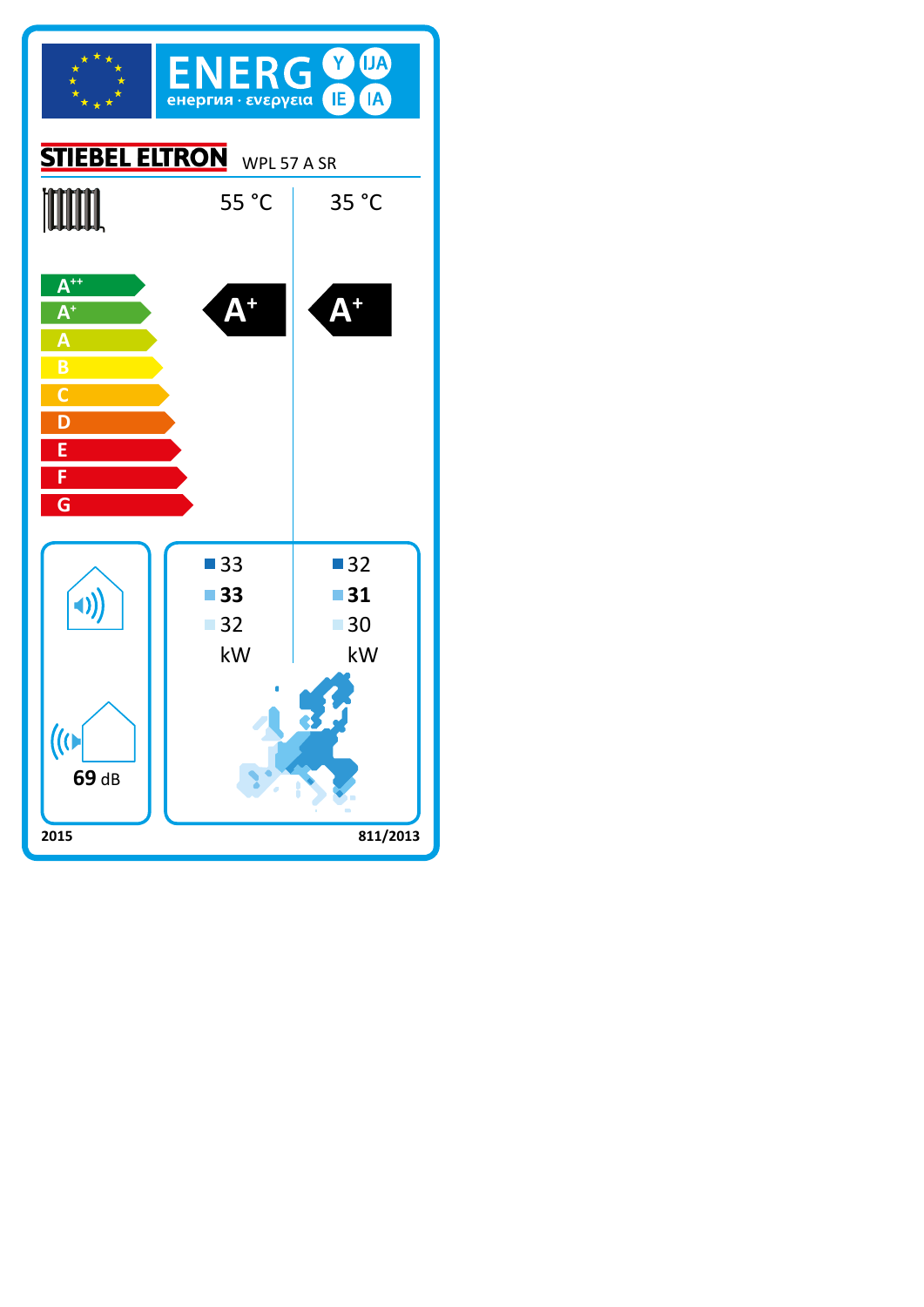|                                                                                                                 |       | <b>WPL 57 A SR</b>    |
|-----------------------------------------------------------------------------------------------------------------|-------|-----------------------|
|                                                                                                                 |       | 232126                |
| Manufacturer                                                                                                    |       | <b>STIEBEL ELTRON</b> |
| Energy efficiency class for central heating in moderate climates for<br>medium temperature applications         |       | A+                    |
| Energy efficiency class for central heating in moderate climates for low<br>temperature applications            |       | A+                    |
| Rated heating output in moderate climates for medium temperature<br>applications                                | kW    | 33                    |
| Rated heating output in moderate climates for low temperature<br>applications                                   | kW    | 31                    |
| Energy efficiency for central heating in moderate climates for medium<br>temperature applications               | %     | 112                   |
| Energy efficiency for central heating in moderate climates for low<br>temperature applications                  | %     | 136                   |
| Energy consumption of central heating in moderate climates for medium<br>temperature applications               | kWh/a | 23605                 |
| Energy consumption for central heating under moderate climatic<br>conditions, for low temperature applications  | kWh/a | 18523                 |
| Rated heating output in colder climates for medium temperature<br>applications                                  | kW    | 33                    |
| Rated heating output in colder climates for low temperature applications                                        | kW    | 32                    |
| Rated heating output in warmer climates for medium temperature<br>applications                                  | kW    | 32                    |
| Rated heating output in warmer climates for low temperature applications                                        | kW    | 30                    |
| Energy efficiency for central heating in colder climates for medium<br>temperature applications                 | $\%$  | 103                   |
| Energy efficiency for central heating in colder climates for low<br>temperature applications                    | $\%$  | 122                   |
| Energy efficiency for central heating in warmer climates for medium<br>temperature applications                 | %     | 128                   |
| Energy efficiency for central heating in warmer climates for low<br>temperature applications                    | $\%$  | 159                   |
| Energy consumption for central heating under colder climatic conditions,<br>for medium temperature applications | kWh/a | 31528                 |
| Energy consumption for central heating under colder climatic conditions,<br>for low temperature applications    | kWh/a | 25051                 |
| Energy consumption for central heating under warmer climatic conditions,<br>for medium temperature applications | kWh/a | 12709                 |
| Energy consumption for central heating under warmer climatic conditions,<br>for low temperature applications    | kWh/a | 9818                  |
| Sound power level external                                                                                      | dB(A) | 69                    |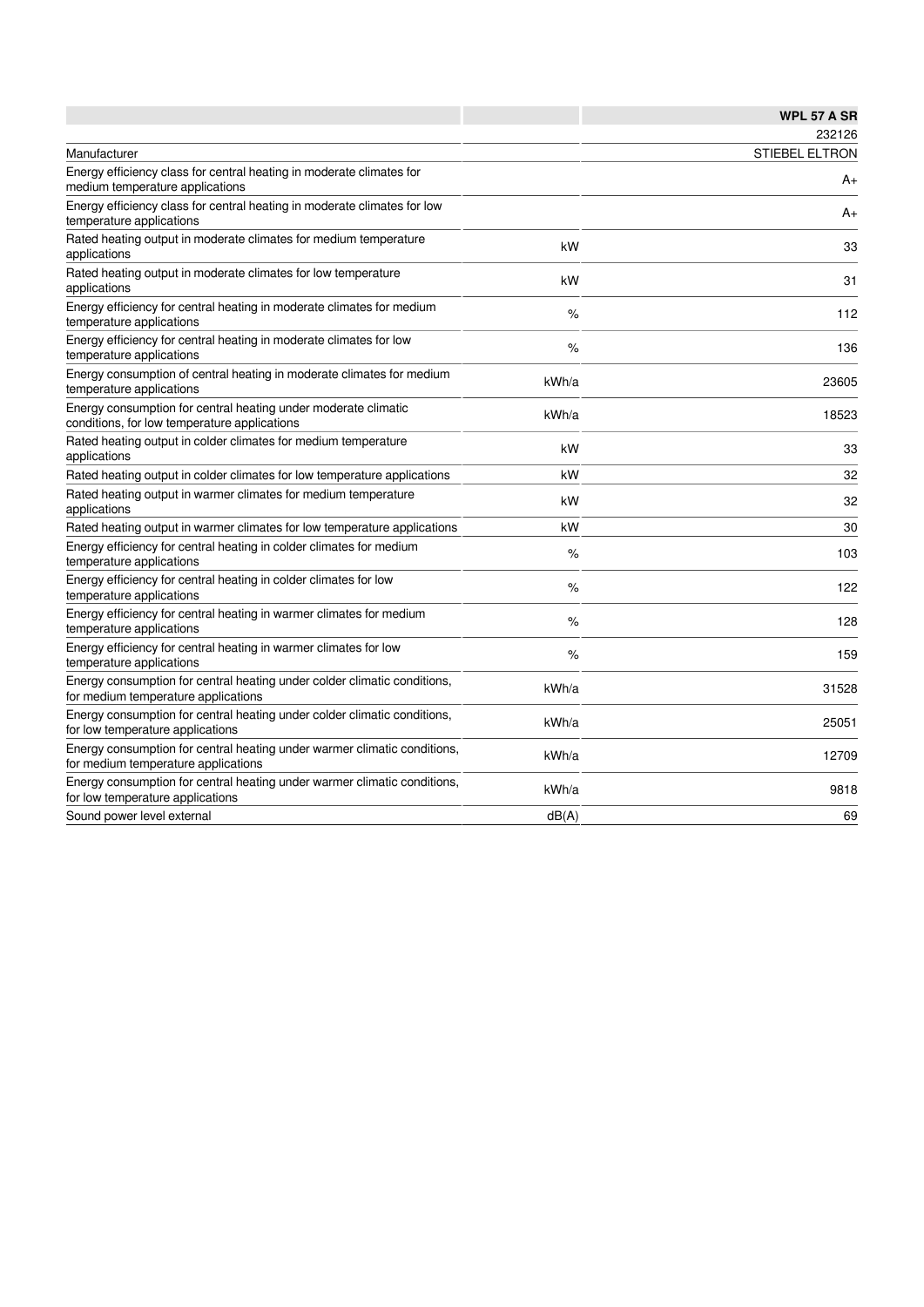



## **STIEBEL ELTRON**

WPL 57 A SR

## **TOOTAL**

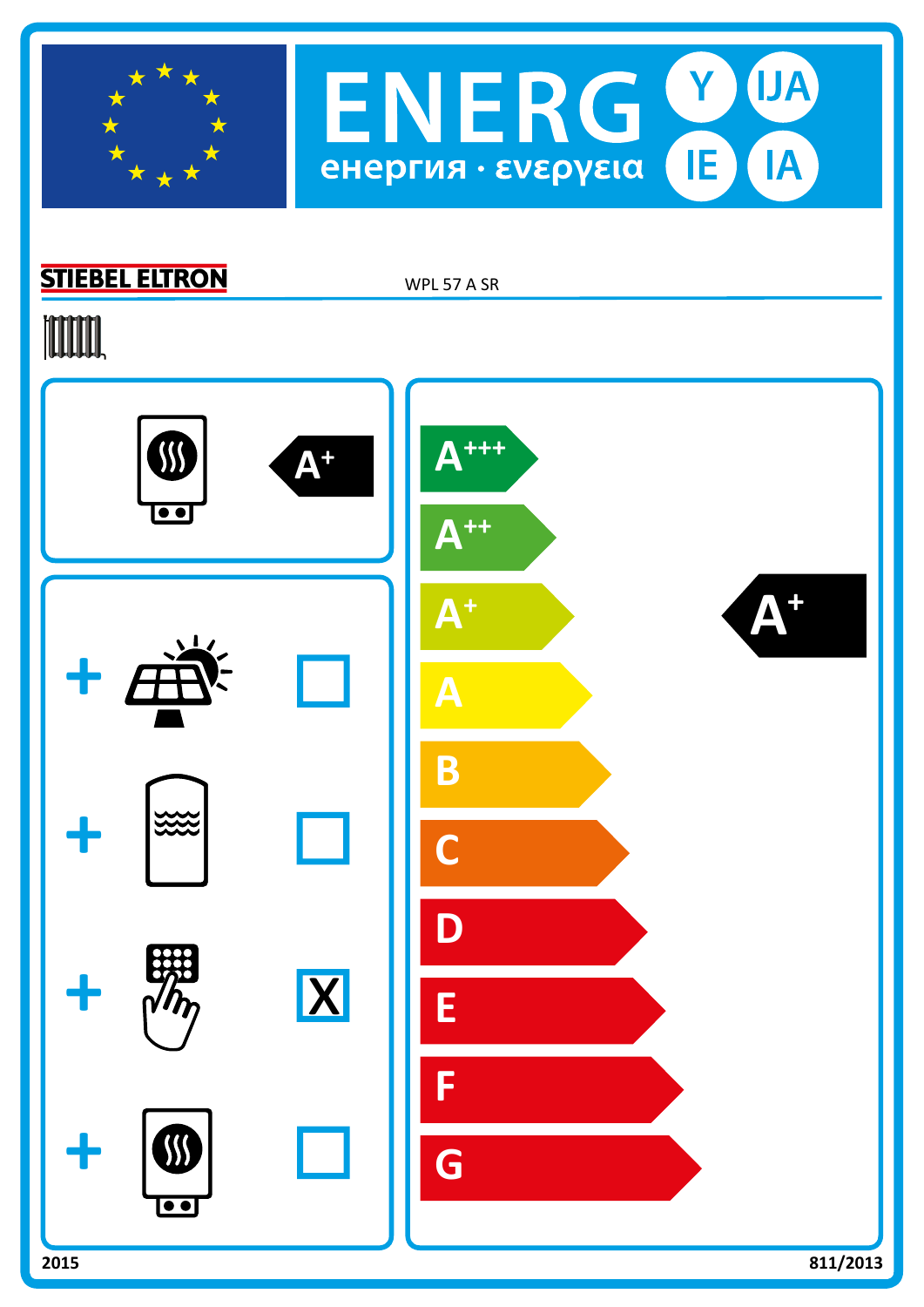|                                                                                                                                              |               | <b>WPL 57 A SR</b>    |  |
|----------------------------------------------------------------------------------------------------------------------------------------------|---------------|-----------------------|--|
|                                                                                                                                              |               | 232126                |  |
| Manufacturer                                                                                                                                 |               | <b>STIEBEL ELTRON</b> |  |
| Energy efficiency for central heating in moderate climates for medium<br>temperature applications                                            | $\%$          | 112                   |  |
| Temperature controller class                                                                                                                 |               | VII                   |  |
| Contribution of temperature controller to room heating energy efficiency                                                                     | $\%$          | 3,5                   |  |
| Room heating energy efficiency of composite system under moderate<br>climatic conditions                                                     | $\%$          | 116                   |  |
| Room heating energy efficiency of composite system under colder<br>climatic conditions                                                       | $\frac{9}{6}$ | 107                   |  |
| Room heating energy efficiency of composite system under warmer<br>climatic conditions                                                       | $\%$          | 132                   |  |
| Value of differential between room heating energy efficiency under<br>moderate climatic conditions and that under colder climatic conditions | $\%$          | 9                     |  |
| Value of differential between room heating energy efficiency under<br>warmer climatic conditions and that under moderate climatic conditions | $\%$          | 16                    |  |
| Energy efficiency class for central heating in moderate climates for<br>medium temperature applications                                      |               | $A+$                  |  |
| Room heating energy efficiency class of composite system under<br>moderate climatic conditions                                               |               | $A+$                  |  |